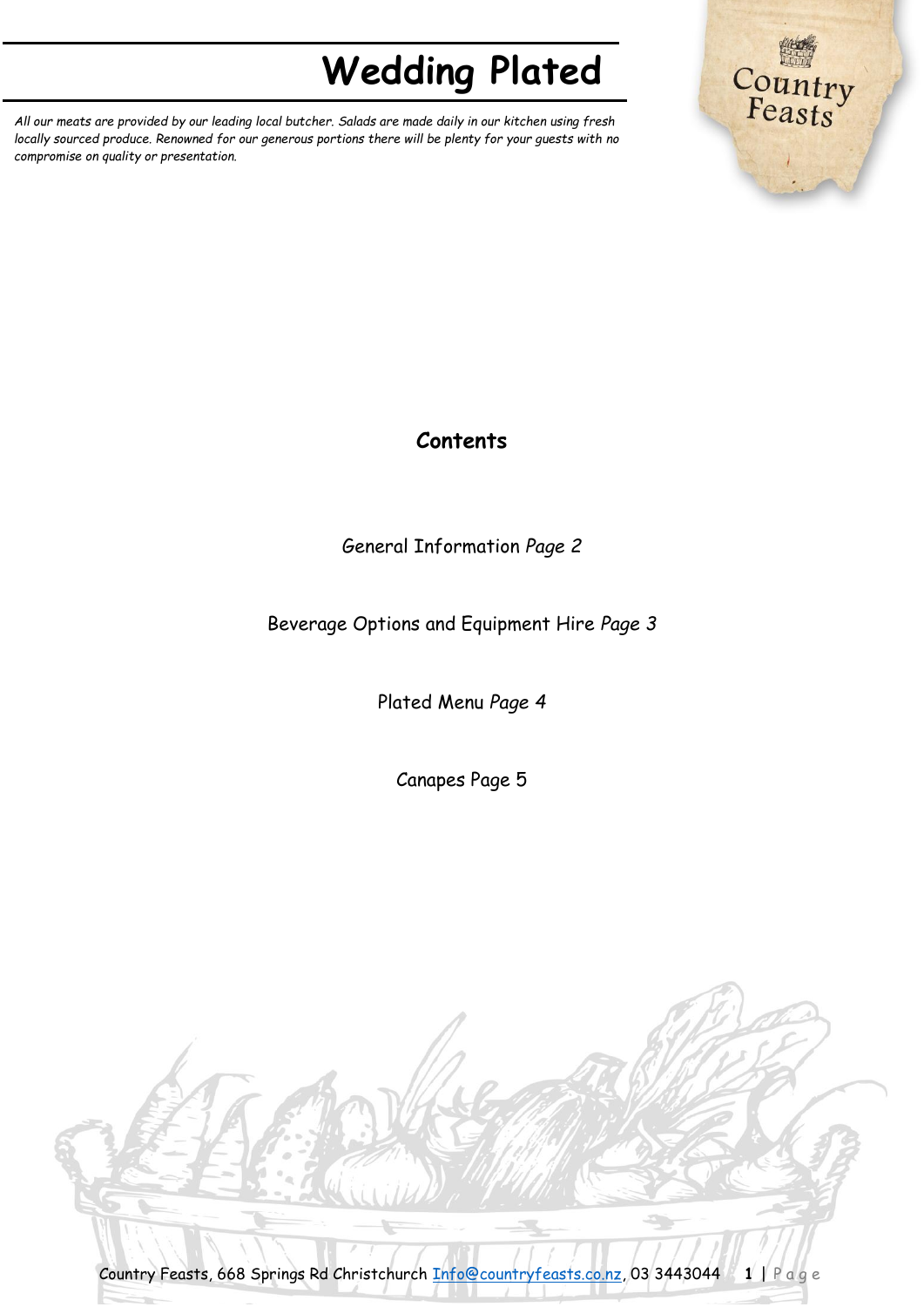

### **Details**

#### **Your special day**

We pride ourselves in personalised service. With our wealth of experience both here and abroad and simply our love for food, you can be assured of a fantastic day with Country Feasts.

All our meats are provided by our leading local butcher. Salads are made daily in our kitchen using fresh locally sourced produce. Renowned for our generous portions there will be plenty for your guests with no compromise on quality or presentation.

#### **What is included**

Full service from our uniformed staff, cutlery, plates, serviettes (paper dinner napkins). If Buffet style, full set up of the buffet table. Set-up of dining tables is not included in our prices. (We can set up your tables at an extra cost.)

If you would like to set up your tables prior to the day equipment can be picked up by arrangement.

#### **Extras**

Bar Staff Glassware Linen Napkins Tables, Chairs, Dining Tablecloths Any other service you may require for your wedding …Please ask us for a quote

#### **How it works**

- 1. Browse through our wedding pack to get an idea what style of catering you would like.
- 2. Contact us and one of our team will work through the details with you. We can meet with you at a place of your choice.
- 3. Together we can help you select a menu suitable for the occasion. We have popular sample menus to choose from, or alternatively we can create a customised menu for you.
- 4. A completed booking form and a \$200 deposit is required to confirm a booking.
- 5. The account balance paid prior to the function unless other arrangements have been made.
- 6. Children under 12 years old  $\frac{1}{2}$  price and under 5 free.
- 7. Numbers to be confirmed one week prior to wedding.
- 8. As well as confirmation of a timeline for the day with final numbers.
- 9. All details will be confirmed with you prior to the wedding day.
- 10. The day of the wedding leave it to us.

#### **Dietary Options**

**GF = Gluten Free DF = Dairy Free V = Vegetarian** Vegetarian main meals available on request We can cater for any dietary requirements. Please discuss with us.

Country Feasts, 668 Springs Rd Christchurch [Info@countryfeasts.co.nz,](mailto:Info@countryfeasts.co.nz) 03 3443044 **2** | P a g e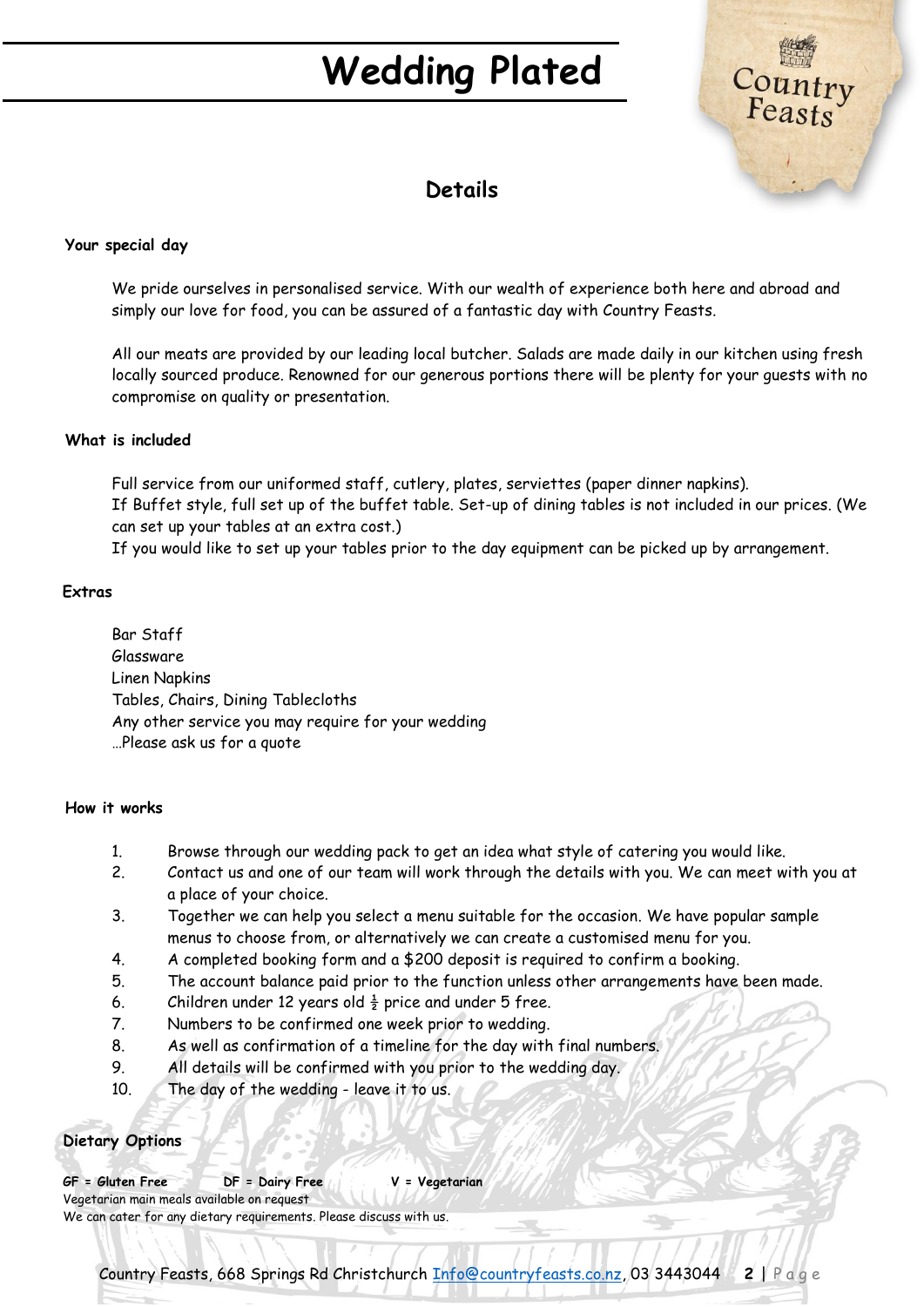

Full equipment hires price list available on request

#### **Glasses**

Flutes \$0.75 each White Wine Glasses \$0.75 each Red Wine Glasses \$0.75 each Tumblers \$0.75 each Hi Ball \$0.75 each Glass Jugs \$3.00 each

### **Staff**

Bar Staff  $$30$  per person per hour Bar Manager  $$35.00$  per person per hour

#### **Equipment**

Trestle Tables 1.8m \$18.00 each Utensils \$1.00 each

Tablecloths \$16.00 each (for 1.8m trestle tables – white)

#### **Beverages**

Full beverage list available on request.

Filter Coffee and Selection of Traditional and Herbal Teas **\$2.80pp** (Only available with serviced option, cups and saucers included)

#### **Non-Alcoholic Beverages**

(Plastic cups provided. Glassware available at 0.75c per glass)

Orange Juice **\$3.90pp**

Selection of Non-Alcoholic Drinks including Orange Juice, Mineral Water, and Soft Drinks **\$5.80pp** Fruit Punch **\$4.70pp**

#### **Alcoholic Beverages Options**

**All-inclusive packages from \$22pp** (Includes house wines, premium beers, sparkling wine, soft drinks, juices, glassware, bartenders)

**Cash Bar** (Pay for what you use option. All costs are covered including, glassware and bartender with spend over \$500)

#### **BYO**

Planning to supply your own drinks. We have everything you need to set up your own bar. Please contact us for a full list of options.

Country Feasts, 668 Springs Rd Christchurch [Info@countryfeasts.co.nz,](mailto:Info@countryfeasts.co.nz) 03 3443044 **3** | P a g e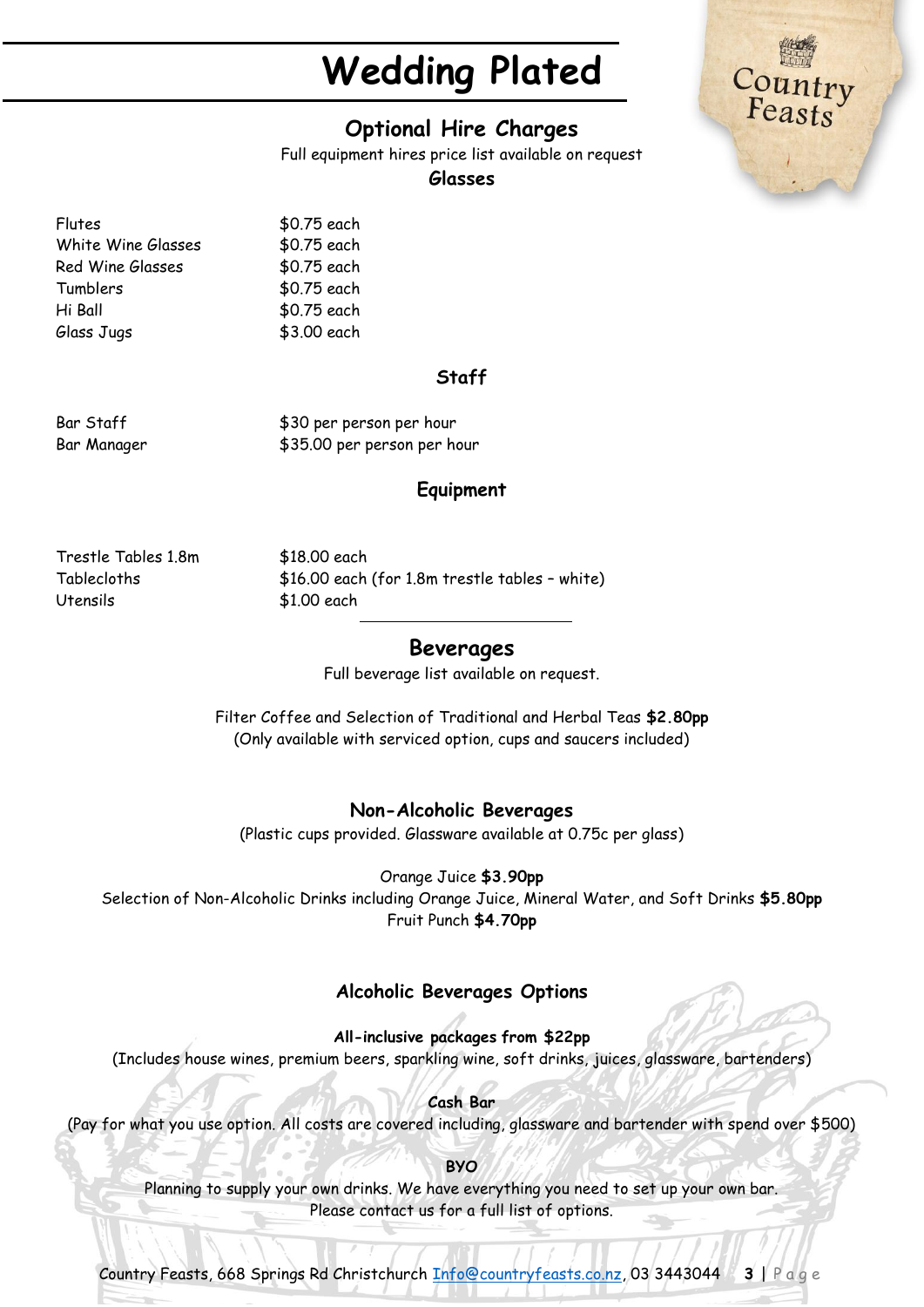

### **Plated Menu (Whole Menu \$87.90pp)**

#### **Canapes (Handed around pre dinner) \$12.10pp**

Baby Angus Beef Burgers Served with Tomato Olive Chutney **DF** Mushroom Arancini Bites Served with a Chilli Mayo **V** Hot Wood Smoked Salmon Bites Topped with Micro Greens **GF DF** Garlic and Chilli Prawns **GF DF** Chicken and Cranberry Filled Vol au Vents

#### **Entrée (Selection of two dishes) \$15.40pp**

Moroccan Lamb Salad (Lamb Rump Rubbed in Moroccan Spiced Oil and Barbecued) **GF** Hoisin Pork Belly Served with a Crispy Courgette and Orange Salad **GF DF** Oak Roasted Hot Smoked Salmon Served with Fennel Slaw & Garlic Aioli **GF DF**

#### **Main (Selection of two dishes) \$46.10pp**

Garlic and Smoky Bacon Chicken Mignon, Rice Pilaf, Served with a Spicy Plum Sauce **GF** Silver Fern Farms Reserve Beef Rib Eye Steak, Potato Gratin Served with a Diane Sauce **GF** Sticky Slow Cooked Lamb Shank Served with Caramelised Onions on a Sage and Onion Mash **GF** Pistachio/Pesto Crusted King Salmon Fillet Served with Polenta Chips & Hollandaise Sauce **GF**

#### **On the Tables**

Honey Glazed Carrots **GF V**, Broccoli Blueberry and Bacon Salad **GF DF**, Greek Salad **GF V**

#### **Dessert (Selection of two dishes) \$13.20pp**

Chocolate Trilogy Mousse Served with a Mixed Berry Coulis and Whipped Cream Citrus Tart Served with a Greek Yoghurt Traditional Kiwi Pavlova Tower Served with a Passion Fruit Swirl **GF**

#### **Supper \$6.20pp** Cheese, Fruit and Cracker Board Tea and Coffee

Country Feasts, 668 Springs Rd Christchurch [Info@countryfeasts.co.nz,](mailto:Info@countryfeasts.co.nz) 03 3443044 **4** | P a g e